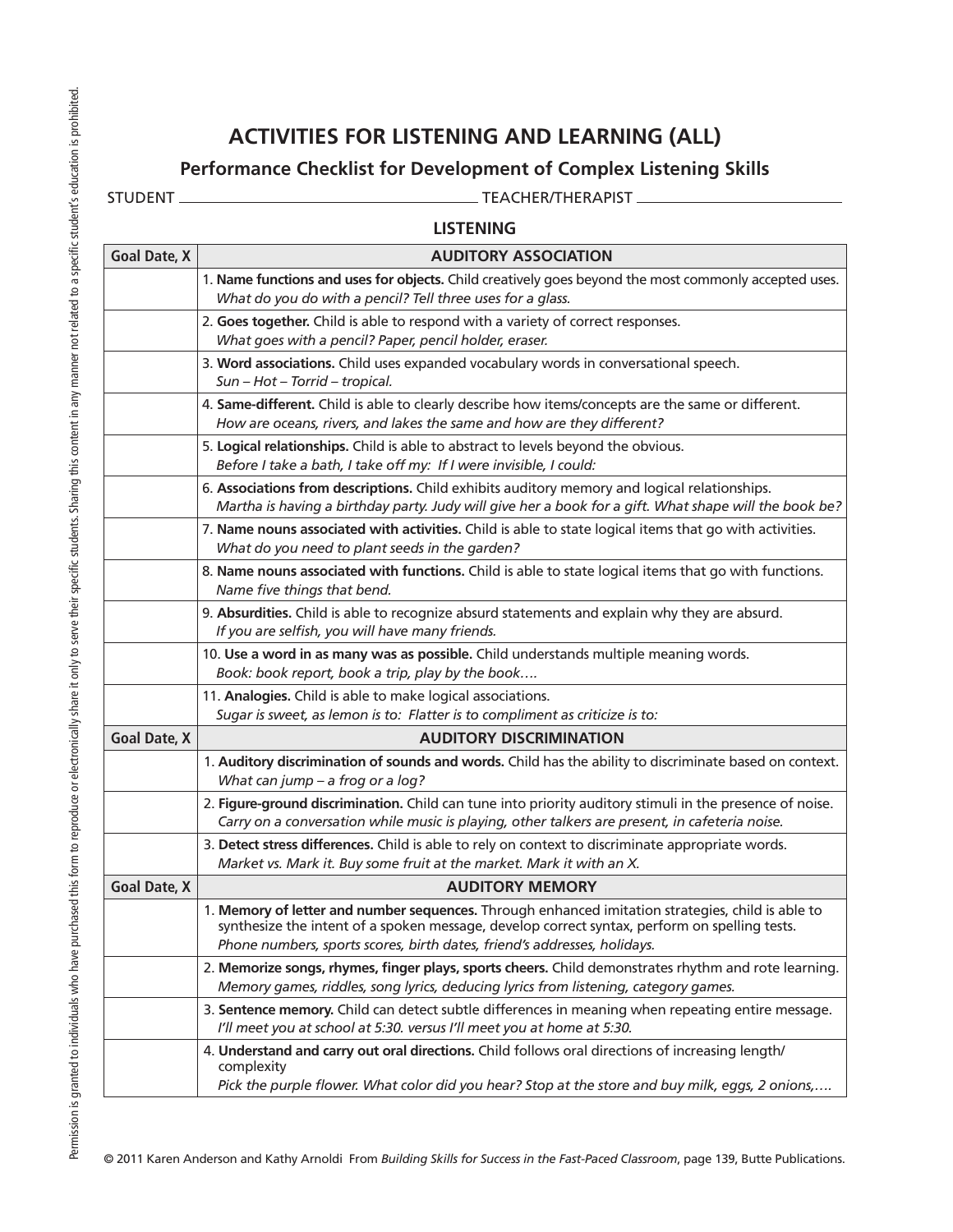| <b>AUDITORY MEMORY, continued</b> |                                                                                                                                                                                                                                                                                                                                                                                                                                                                                                                                                                                                                                                                                                                                                                                                                                                                                                                                                                                                              |  |
|-----------------------------------|--------------------------------------------------------------------------------------------------------------------------------------------------------------------------------------------------------------------------------------------------------------------------------------------------------------------------------------------------------------------------------------------------------------------------------------------------------------------------------------------------------------------------------------------------------------------------------------------------------------------------------------------------------------------------------------------------------------------------------------------------------------------------------------------------------------------------------------------------------------------------------------------------------------------------------------------------------------------------------------------------------------|--|
|                                   | 5. Stories. Answer questions after a story is read aloud.                                                                                                                                                                                                                                                                                                                                                                                                                                                                                                                                                                                                                                                                                                                                                                                                                                                                                                                                                    |  |
|                                   |                                                                                                                                                                                                                                                                                                                                                                                                                                                                                                                                                                                                                                                                                                                                                                                                                                                                                                                                                                                                              |  |
|                                   | 6. Sequence events in a story. After a story is read aloud, child is able to correctly sequence events.                                                                                                                                                                                                                                                                                                                                                                                                                                                                                                                                                                                                                                                                                                                                                                                                                                                                                                      |  |
|                                   | 7. Repeat stories. Child is able to repeat a story after listening to it read completely.                                                                                                                                                                                                                                                                                                                                                                                                                                                                                                                                                                                                                                                                                                                                                                                                                                                                                                                    |  |
|                                   | 8. Put words in sequential order. Child is able to sequence words like months, days, holidays.                                                                                                                                                                                                                                                                                                                                                                                                                                                                                                                                                                                                                                                                                                                                                                                                                                                                                                               |  |
|                                   | 9. Remember words and make them into a correct sentence. Child can form sentences from<br>increasing number of words. however, hungry, often.                                                                                                                                                                                                                                                                                                                                                                                                                                                                                                                                                                                                                                                                                                                                                                                                                                                                |  |
| <b>Goal Date, X</b>               | <b>AUDITORY CLOSURE</b>                                                                                                                                                                                                                                                                                                                                                                                                                                                                                                                                                                                                                                                                                                                                                                                                                                                                                                                                                                                      |  |
|                                   | 1. Phonological awareness. Child is able to demonstrate the following:<br>a. Rhyming: Supply as many answers as possible. I am an animal, I rhyme with fog. What am I?<br>b. Blending: Child constructs words from analytical letter components. h-a-t = hat<br>c. Segmenting: Child is able to say each sound in words. Teach = $t$ -e-a-c-h<br>d. Identification: Child is able to say first, middle, last sounds in words. First sound in boy = $b$ .<br>e. Manipulation: Child is able to substitute sounds in words. Change middle sound in hat to<br>$o = hot$ .<br>f. Deletion: Child is able to leave off parts of words. Say cowboy but don't say cow.<br>g. Discrimination: Child is able to identify same and different words. spill, spill, spit.<br>h. Sequencing: Child is able to repeat sounds presented in the same order. Say b, d, g.<br>2. Identification of a word or phrase when given partial information. Child able to fill in word/<br>conversation gaps.<br>andy $ar =$ candy bar |  |
|                                   | 3. Complete phrases which have several possibilities or words that group. Child can demonstrate<br>completion.<br>A bowl of _____. A carton of _____.                                                                                                                                                                                                                                                                                                                                                                                                                                                                                                                                                                                                                                                                                                                                                                                                                                                        |  |
|                                   | 4. Similes. Child is able to complete correctly. As busy as: As straight as:                                                                                                                                                                                                                                                                                                                                                                                                                                                                                                                                                                                                                                                                                                                                                                                                                                                                                                                                 |  |
|                                   | 5. Sentences with different possibilities. Child can predict information based on what was previously<br>presented.<br>Sally wears a ____. Child can supply a variety of answers; not rigid in predictions.                                                                                                                                                                                                                                                                                                                                                                                                                                                                                                                                                                                                                                                                                                                                                                                                  |  |
|                                   |                                                                                                                                                                                                                                                                                                                                                                                                                                                                                                                                                                                                                                                                                                                                                                                                                                                                                                                                                                                                              |  |
| <b>COMMUNICATION</b>              |                                                                                                                                                                                                                                                                                                                                                                                                                                                                                                                                                                                                                                                                                                                                                                                                                                                                                                                                                                                                              |  |
| Goal Date X                       | RESPONSIRI E CONVERSATION PARTNER                                                                                                                                                                                                                                                                                                                                                                                                                                                                                                                                                                                                                                                                                                                                                                                                                                                                                                                                                                            |  |

| Goal Date, X | <b>RESPONSIBLE CONVERSATION PARTNER</b>                                                                                                              |
|--------------|------------------------------------------------------------------------------------------------------------------------------------------------------|
|              | 1. Discuss. Each day child is able to discuss one event or aspect of their environment or<br>daily life.                                             |
|              | 2. Questions and answers. Child is able to initiate questions and to provide answers in<br>conversation appropriately.                               |
|              | 3. Past experiences. Child is able to discuss how something relates to his past experiences.                                                         |
|              | 4. Experience book. Child is able to develop an experience book as the basis for conversation.                                                       |
|              | 5. Challenge. Child included as participant in conversation whether he will be able to understand<br>completely or not.                              |
|              | 6. Decision-making. Child is able to participate actively in problem-solving and decision-making<br>processes.                                       |
|              | 7. Changes in topics. Child is able to recognize when changes in topic of conversation occur.                                                        |
|              | 8. Revision/clarification. Child is able to use revision and clarification strategies when information<br>has been missed.                           |
|              | 9. Encouraging/clarifying. Child is able to use encouraging and clarifying strategies in active<br>conversation.                                     |
|              | 10. Polite requests. Child is able to ask politely for help while using specific information.<br>Please explain to me. I'm not sure if I understand. |

ALL ©Nancy Caleffe-Schenck, 1980, 2010, adapted into checklist with permission by Karen L. Anderson, PhD, 2011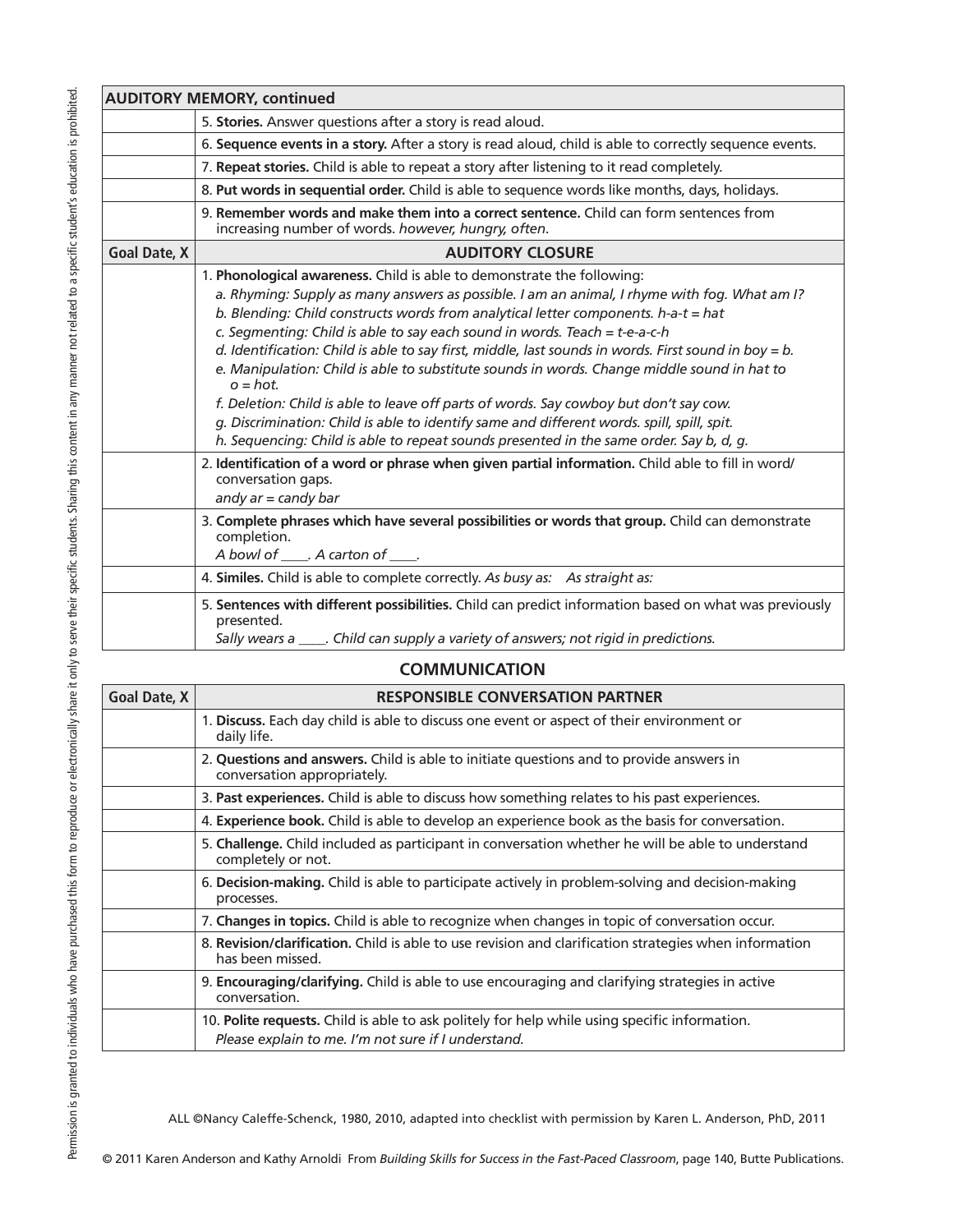| <b>Goal Date, X</b> | <b>HUMOR</b>                                                                                                                                                                                     |  |
|---------------------|--------------------------------------------------------------------------------------------------------------------------------------------------------------------------------------------------|--|
|                     | 1. Word combinations, Child is able to describe how word combinations and riddles are humorous.<br>What do you call a sleeping bull? A bull-dozer.                                               |  |
|                     | 2. Humor applications. Child is able to describe why popular media is considered funny.<br>Discuss comic strips, jokes, cartoons, comedy on TV.                                                  |  |
| <b>Goal Date, X</b> | <b>GENERAL INFORMATION</b>                                                                                                                                                                       |  |
|                     | 1. List. When asked for specifics, child is able to supply a list of dates, people, activities.                                                                                                  |  |
|                     | 2. Social issues. Child is able to demonstrate appropriate socialization skills, including how to make<br>friends.                                                                               |  |
|                     | 3. Events. Child is able to relate local, regional, state, national, world events accurately and in an<br>interesting manner                                                                     |  |
|                     | 4. Experiences. Child is able to relate his own experiences accurately and in an interesting manner.                                                                                             |  |
|                     | 5. Creative language. When asked to brainstorm, child is able creatively use language.<br>How many uses for a ladder can you think of?                                                           |  |
| <b>Goal Date, X</b> | <b>ORGANIZATION AND SEQUENCING</b>                                                                                                                                                               |  |
|                     | 1. Experiential activities. Child discusses experience in accurate sequence.<br>Go to museum. Use visuals to depict activity. Label component parts. Ask questions. Discuss logical<br>outcomes. |  |
|                     | 2. Carryover. Child listens to recorded discussions and is able to identify carryover of skills into<br>conversation.                                                                            |  |
|                     | 3. Directions. Child is able to follow a series of instructions for practical experiences.<br>Cooking, making a model.                                                                           |  |
|                     | 4. Homework. Child is able to independently organize a homework planner and responsibly record<br>all assignments.                                                                               |  |

## **LEARNING**

| <b>Goal Date, X</b> | <b>READING</b>                                                                                                           |
|---------------------|--------------------------------------------------------------------------------------------------------------------------|
|                     | 1. Pleasure. Child demonstrates reading for pleasure as a free time activity of choice.                                  |
|                     | 2. Fiction/Non-Fiction. Child is exposed to both (with and without pictures) and able to differentiate.                  |
|                     | 3. Environment. Child regularly observes adults reading for pleasure.                                                    |
|                     | 4. Independent reading. Child reads independently at a difficulty level typical of (or in excess of)<br>class peers.     |
|                     | 5. Movie support. Child is able to watch a video and describe how it supports content of reading<br>material.            |
|                     | 6. Mode. Child regularly practices reading silently and orally.                                                          |
|                     | 7. Discuss. Child is able to describe the plot, characters, and sequence of what was read in an<br>interesting manner.   |
|                     | 8. Written language. Child is able to relate what was read to a written language format (e.g., written<br>summary).      |
|                     | 9. Library. Child is able to select challenging reading independently and locate books in a library.                     |
|                     | 10. Literature. Child is regularly exposed to award-winning literature.                                                  |
|                     | 11. Regular activities. Child is able to fully participate and respond appropriately during the<br>following activities. |
|                     | a. Identify characters, setting, plot, solution                                                                          |
|                     | <b>b.</b> Predict outcomes                                                                                               |
|                     | c. Link books of similar themes/backgrounds (Chocolate Fever, Chocolate Touch, Midas and the<br>Golden Touch)            |
|                     | d. Repeat content in a different format (drama, role-playing)                                                            |
|                     | e. Discuss real versus make-believe, fact versus fiction                                                                 |
|                     | f. Pre- and post-teaching vocabulary                                                                                     |

© 2011 Karen Anderson and Kathy Arnoldi From *Building Skills for Success in the Fast-Paced Classroom*, page 141, Butte Publications.